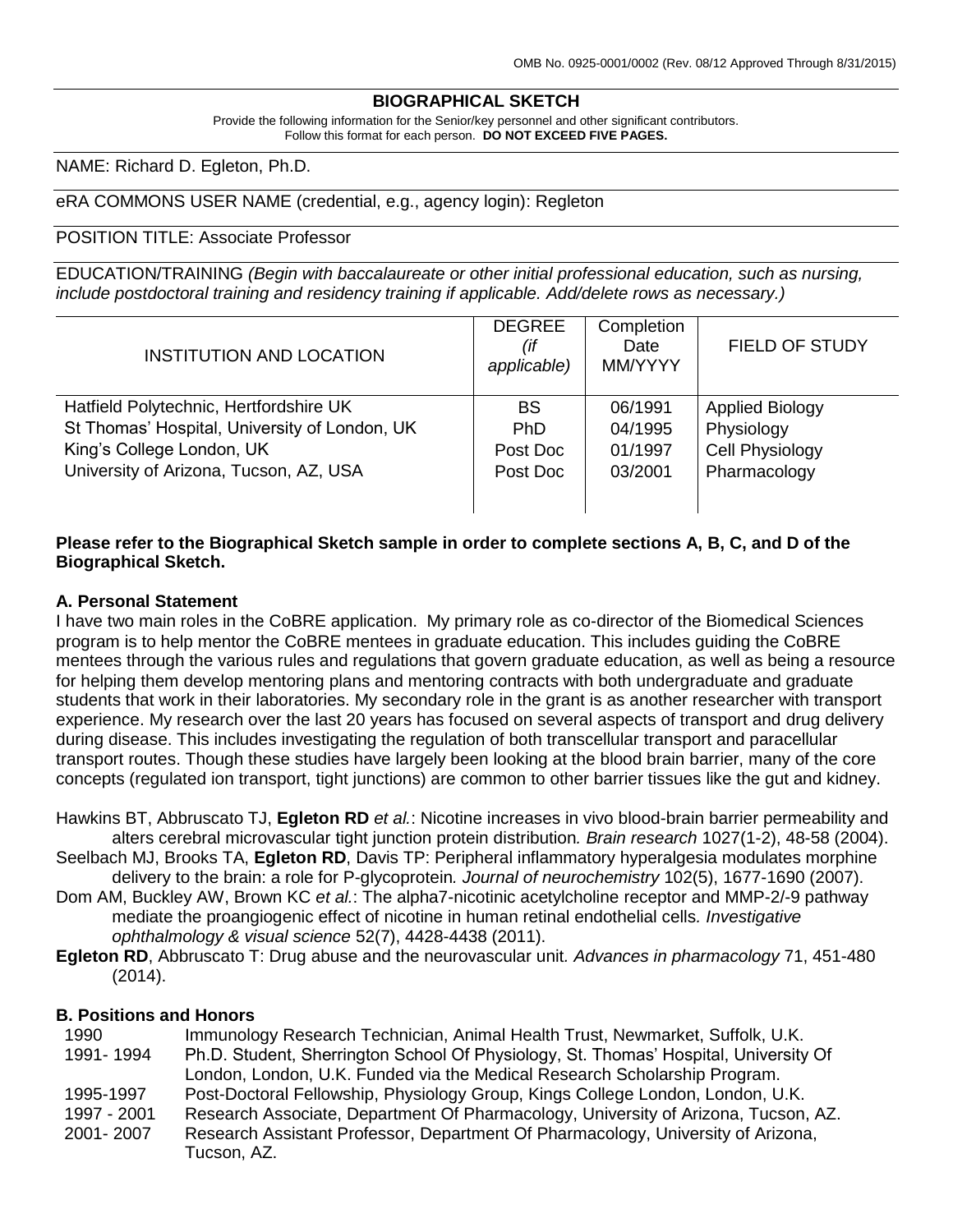- 2004 Ad Hoc Member of Brain Injury and Neurovascular Pathologies study section (BINP)
- 2007 2010 Assistant Professor, Department Of Pharmacology, Physiology and Toxicology, Marshall University School of Medicine, Huntington, WV.
- 2009 Reviewer for European Commission's 7th Framework Program for Research for the topic: HEALTH-2009-2.2.1-4: Understanding the blood brain barrier (BBB) to improve drug delivery to the brain
- 2009 Reviewer for American Heart Association Brain 1 study section
- $2010 -$ Associate Professor, Department Of Pharmacology, Physiology and Toxicology, Marshall University School of Medicine, Huntington, WV.
- $2012 -$ Abstract Reviewer for AHA International Stroke Conference
- $2014 -$ Marshall's representative for region III meetings of the Coalition of Physician Education in Substance Use Disorders. Meetings organized by SAMHSA in Washington DC.
- $2014 -$ Coordinator of Cardiovascular, Respiratory and Renal Medicine for Preclinical medical students.
- $2015 -$ Co-Director of Graduate Studies for Biomedical Sciences Program at Marshall, with an emphasis on Research.

# **C. Contribution to Science:**

I have a varied interest in research with four major research areas. These areas all focus on endothelial cell function and tissue barriers. Though my initial studies focused on transport, my current interest is how health care issues common in Appalachia (Diabetes, hypertension substance abuse) regulate brain endothelial function and what role this plays in psychiatric disorders. My studies have been funded via federal grants at both the PPG and RO1 level. This research has resulted in 43 publications with Pubmed IDs, three other research publications, four book chapters, and one book as an editor, as well as numerous abstracts to scientific conferences. The URL for my bibliography is:

<http://www.ncbi.nlm.nih.gov/myncbi/browse/collection/48132830/?sort=date&direction=ascending>

#### **1. The Blood Brain Barrier Does transport peptides:**

For much of my time as a graduate student and my initial years as a postdoctoral fellow, there was a fairly significant debate within the blood brain barrier (BBB) field regarding the ability of peptides to cross the BBB. With the increased importance of biological drugs and their potential for therapeutic use to treat neurological disorders, an issue of considerable interest in the late 90's. During this time the group I was working with were investigating opioid peptides and potential for use in pain. My role was to characterize the transport of these peptides into the brain and how various modifications could regulate these changes. Since 1997, this has resulted in 12 research papers 3 reviews, 3 book chapters and a festschrift. In essence these studies which used a combination of in vitro and in vivo studies, coupled with metabolism and analytical studies showed that many peptides could indeed cross the BBB and in fact many have some specific mechanisms for this. Further those peptides that could not cross the BBB were often hindered by either metabolic stability or the presence of various multi-drug efflux transporters. These studies helped promote the idea that the brain is not as isolated as we had previously believed, but perhaps more importantly helped use truly start to define what the BBB really is.

# **Selected Papers out of 20 in this area.**

- **Egleton RD**, Abbruscato TJ, Thomas SA, Davis TP: Transport of opioid peptides into the central nervous system*. Journal of pharmaceutical sciences* 87(11), 1433-1439 (1998).
- **Egleton RD**, Mitchell SA, Huber JD *et al.*: Improved bioavailability to the brain of glycosylated Met-enkephalin analogs*. Brain research* 881(1), 37-46 (2000).
- **Egleton RD**, Mitchell SA, Huber JD, Palian MM, Polt R, Davis TP: Improved blood-brain barrier penetration and enhanced analgesia of an opioid peptide by glycosylation*. The Journal of pharmacology and experimental therapeutics* 299(3), 967-972 (2001).
- **Egleton RD**, Davis TP: Development of neuropeptide drugs that cross the blood-brain barrier*. NeuroRx : the journal of the American Society for Experimental NeuroTherapeutics* 2(1), 44-53 (2005).

# **2. The BBB is a dynamic barrier.**

Almost since the concept of the BBB was theorized until relatively recently the BBB was considered by many to be a rigid barrier that would only be breached during major neurological events such as MS and stroke.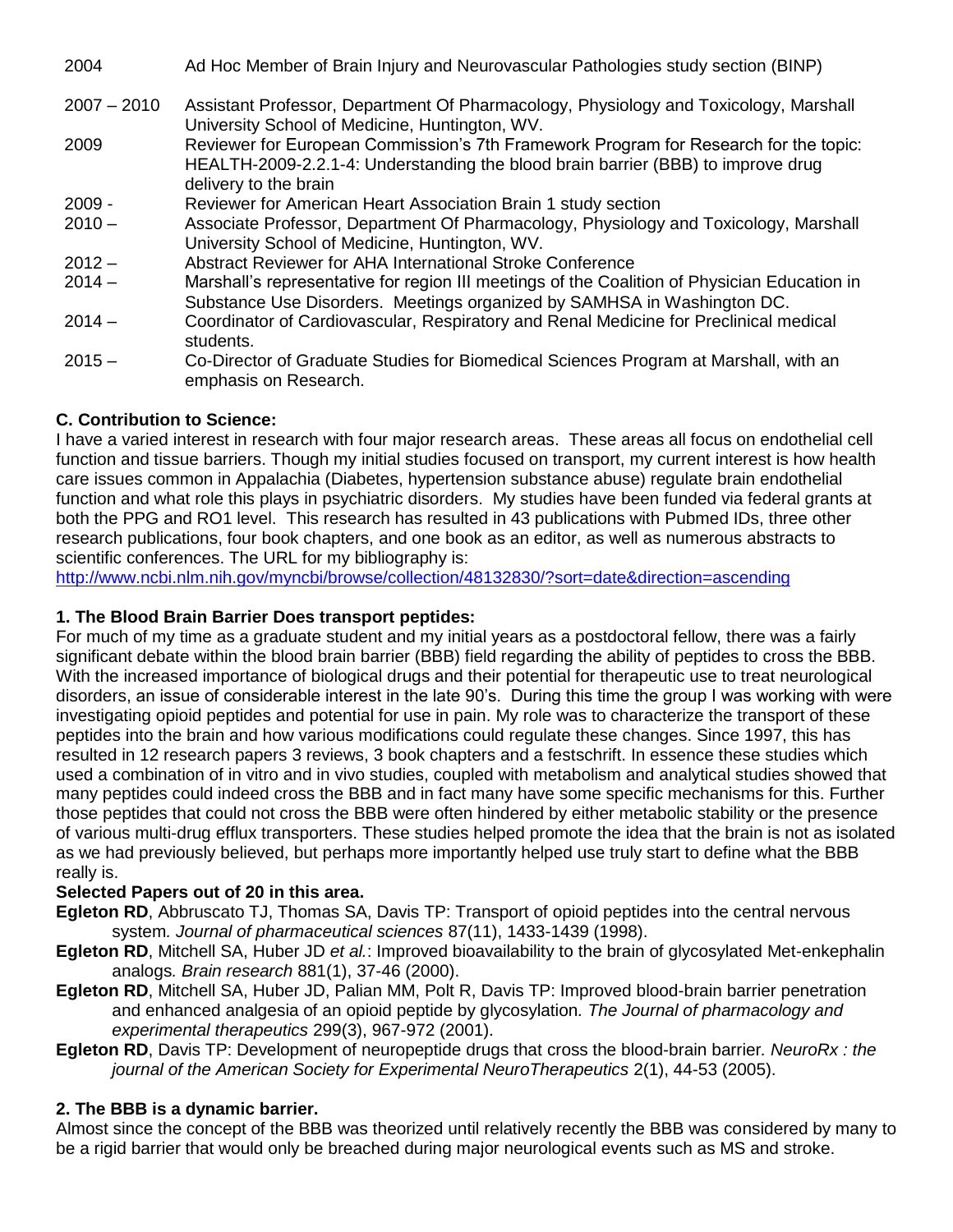However studies from my lab and others have shown that the BBB is an exquisitely controlled barrier with an almost constant fine tuning of properties by cells within the brain and also factors within the blood. Evidence of this dynamic interaction has led to the current concept of the Neurovascular unit. The initial studies that led us to this concept were rather serendipitous. We had decided to investigate if pain would regulate the transport of the opioid analgesic peptides into the brain. Our initial hypothesis was that pain would alter cerebral blood flow which would then alter the uptake of drugs that had flow dependent transport. Much to our surprise we discovered that peripheral pain would induce a response in the BBB that would induce changes in the molecular and functional properties of the barrier leading to altered permeability of morphine and codeine. Further these changes were time dependent and involved a combination of inflammatory mediators and nociceptive signaling. Subsequently we showed that there was a significant change in tight junction architecture and the expression and function of efflux transporters. These studies were truly ground breaking and demonstrated that the BBB was dynamic and could respond to signals from both the CNS and the periphery.

# **Selected Papers out of 9 in this area.**

- Huber JD, Witt KA, Hom S, **Egleton RD**, Mark KS, Davis TP: Inflammatory pain alters blood-brain barrier permeability and tight junctional protein expression*. American journal of physiology. Heart and circulatory physiology* 280(3), H1241-1248 (2001).
- Mccaffrey G, Staatz WD, Quigley CA *et al.*: Tight junctions contain oligomeric protein assembly critical for maintaining blood-brain barrier integrity in vivo*. Journal of neurochemistry* 103(6), 2540-2555 (2007).
- Seelbach MJ, Brooks TA, **Egleton RD**, Davis TP: Peripheral inflammatory hyperalgesia modulates morphine delivery to the brain: a role for P-glycoprotein*. Journal of neurochemistry* 102(5), 1677-1690 (2007).
- Campos CR, Ocheltree SM, Hom S, **Egleton RD**, Davis TP: Nociceptive inhibition prevents inflammatory pain induced changes in the blood-brain barrier*. Brain research* 1221, 6-13 (2008).

#### **3. The BBB, metabolic syndrome and stroke.**

It has been known for some time that during a stroke the BBB is disrupted allowing edema and the entry of blood factors into the brain, which can then promote neurological damage. Until recently however the role of prior BBB disruption in the time course and severity of stroke was not considered important. The initial studies I was involved in for this area investigated how stroke models (in vitro) could disrupt barrier function. Though interesting, these studies are not particularly novel. Our focused turned to how the primary risk factors for stroke (diabetes and hypertension) could promote BBB dysfunction and thus increase stroke damage. Though I carried out some further studies on in vitro models and also on hypertension, my primary interest was diabetes. Our studies indicated that diabetes could regulate the function not only of the BBB, but also of the choroid plexus and could thus significantly regulate brain homeostasis. At the BBB in animal models of diabetes, we observed changes in junctional permeability, coupled with an increased expression of efflux transporters, thus permeability changes at the BBB were drug specific. This could have important consequences for therapeutic approaches in diabetes and may explain some of the issue seen in diabetic anesthesia. These studies have since been confirmed by several other groups.

#### **Selected Papers out of 8 in this area.**

- **Egleton RD**, Campos CC, Huber JD, Brown RC, Davis TP: Differential effects of diabetes on rat choroid plexus ion transporter expression*. Diabetes* 52(6), 1496-1501 (2003).
- Hawkins BT, Lundeen TF, Norwood KM, Brooks HL, **Egleton RD**: Increased blood-brain barrier permeability and altered tight junctions in experimental diabetes in the rat: contribution of hyperglycaemia and matrix metalloproteinases*. Diabetologia* 50(1), 202-211 (2007).
- Hawkins BT, Ocheltree SM, Norwood KM, **Egleton RD**: Decreased blood-brain barrier permeability to fluorescein in streptozotocin-treated rats*. Neuroscience letters* 411(1), 1-5 (2007).
- Hom S, Fleegal MA, **Egleton RD**, Campos CR, Hawkins BT, Davis TP: Comparative changes in the bloodbrain barrier and cerebral infarction of SHR and WKY rats*. American journal of physiology. Regulatory, integrative and comparative physiology* 292(5), R1881-1892 (2007).

# **4. Substance Abuse and endothelial function.**

Substance abuse is unfortunately a major issue in our region. The BBB as a dynamic barrier can have a significant role in substance use especially when you consider the potential pharmacokinetic role of the barrier in tolerance. My studies however have looked more at how drugs can regulate endothelial function and thus promote some of the pathophysiological components of addiction. My studies both in vivo and in vitro have shown that nicotine can induce significant changes in endothelial function in multiple capillary beds including